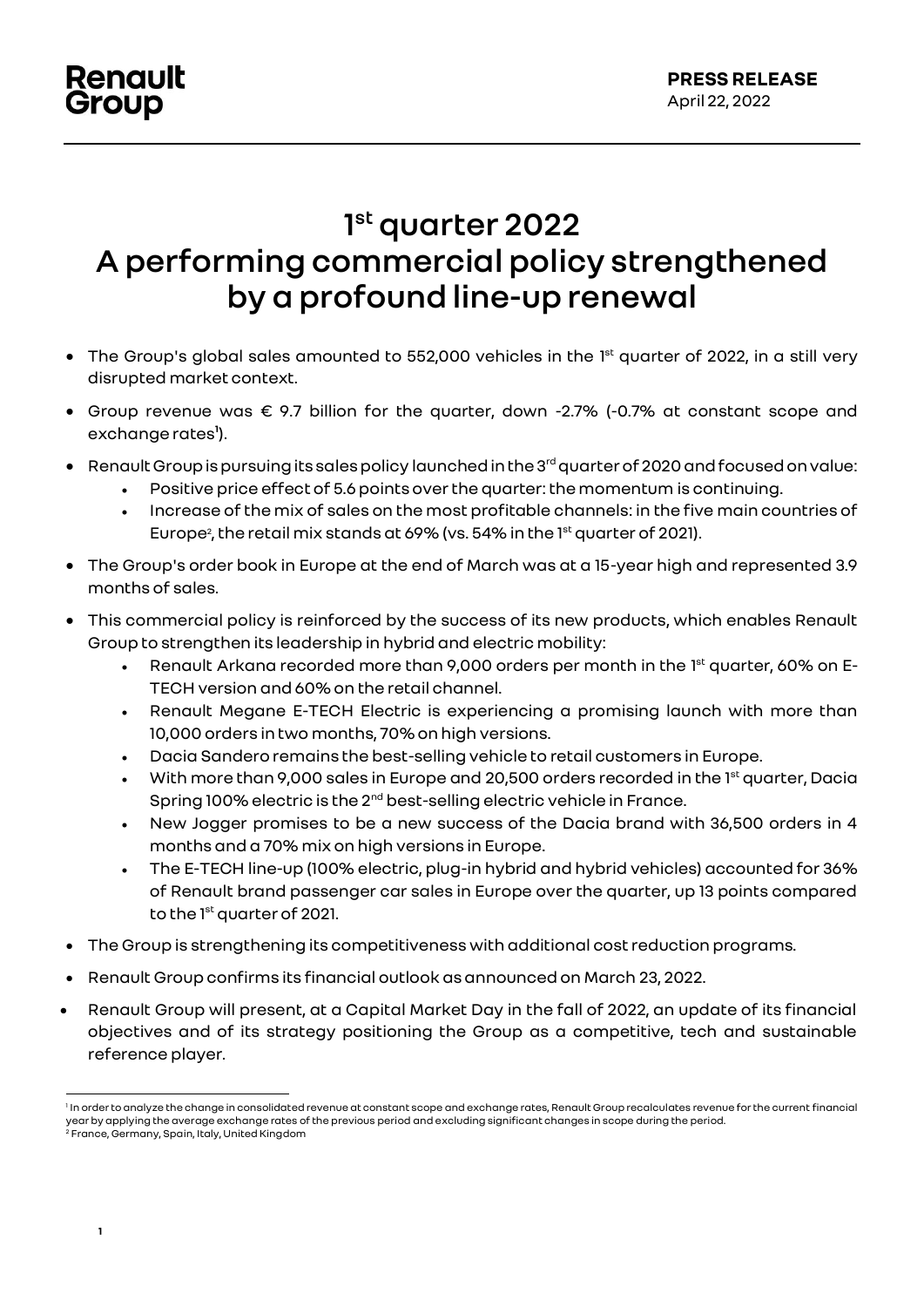## **Renault** Group

"**Value creation is at the heart of Renault Group's strategy and is reflected in the activity of the 1 st quarter of 2022. Our sales on the most profitable channels continue to grow and the Group's proactive commercial policy deployed since mid-2020 is bearing fruit. In addition, the E-TECH lineup is becoming more and more successful. The order book, at a record level, is strengthening and benefiting from our promising and competitive line-upof new vehicles.**

**In a market environment severely disrupted by the conflict in Ukraine, the semiconductor crisis and inflation, Renault Group is continuing its recovery and accelerating the implementation of its strategy."** said**Thierry Piéton, Chief Financial Officer of Renault Group**

Boulogne-Billancourt, April 22, 2022

### **COMMERCIAL RESULTS: FIRST QUARTER HIGHLIGHTS**

**Renault Group**, in a context disrupted by the semiconductor crisis and the conflict in Ukraine, sold 552,000 vehicles in the first quarter of 2022, down -17.1% compared to the 1<sup>st</sup> quarter of 2021.

**Renault Group** is pursuing its sales policy focused on value creation, which is leading to an increase of the mix in the most profitable channels. Of the five main European countries (France, Germany, Spain, Italy, United Kingdom), the retail mix represents 69% compared to 54% in the 1<sup>st</sup> quarter of 2021.

The **Renault brand** strengthens its leading position in Europe in the electrified market with the E-TECH line-up, which represents 36% of its passenger car sales, up 13 points versus the 1<sup>st</sup> quarter of 2021, in an electrified market at 29% (+8 pts vs 2021). The line-up of hybrids (HEV and PHEV), consisting of Renault Clio, Renault Captur, Renault Arkana and Renault Megane, is up 40% compared to the 1st quarter of 2021. Thus, Renault confirms its position as a reference player in electric and hybrid mobility.

The renewal of the **Dacia** line-up is a success, driven in particular by New Sandero, which remains the best-selling vehicle to retail customers in Europe and by Duster which has reached 2 million sales since its launch. The 100% electric Dacia Spring posted more than 9,000 sales in Europe in the 1<sup>st</sup> quarter and is the 2<sup>nd</sup> best-selling electric vehicle in France.

**Alpine**'s activity is driven, since the beginning of the year, by the launch of the new range of its iconic A110 and records a 67% sales increase in the quarter.

The Group's order book in Europe, already at a record level at the end of 2021, continues to grow, and reaches 3.9 months of sales as of March 31, 2022. New Spring recorded 20,500 orders in the 1st quarter and New Jogger promises to be a new success for the Dacia brand with a strong order book (36,500 orders in 4 months, with a 70% mix on high versions in Europe). As for the Megane E-TECH Electric, it already has more than 10,000 orders in two months, 70% on high versions. The first deliveries of Megane E-TECH Electric will be in May for France and in June forthe main European markets.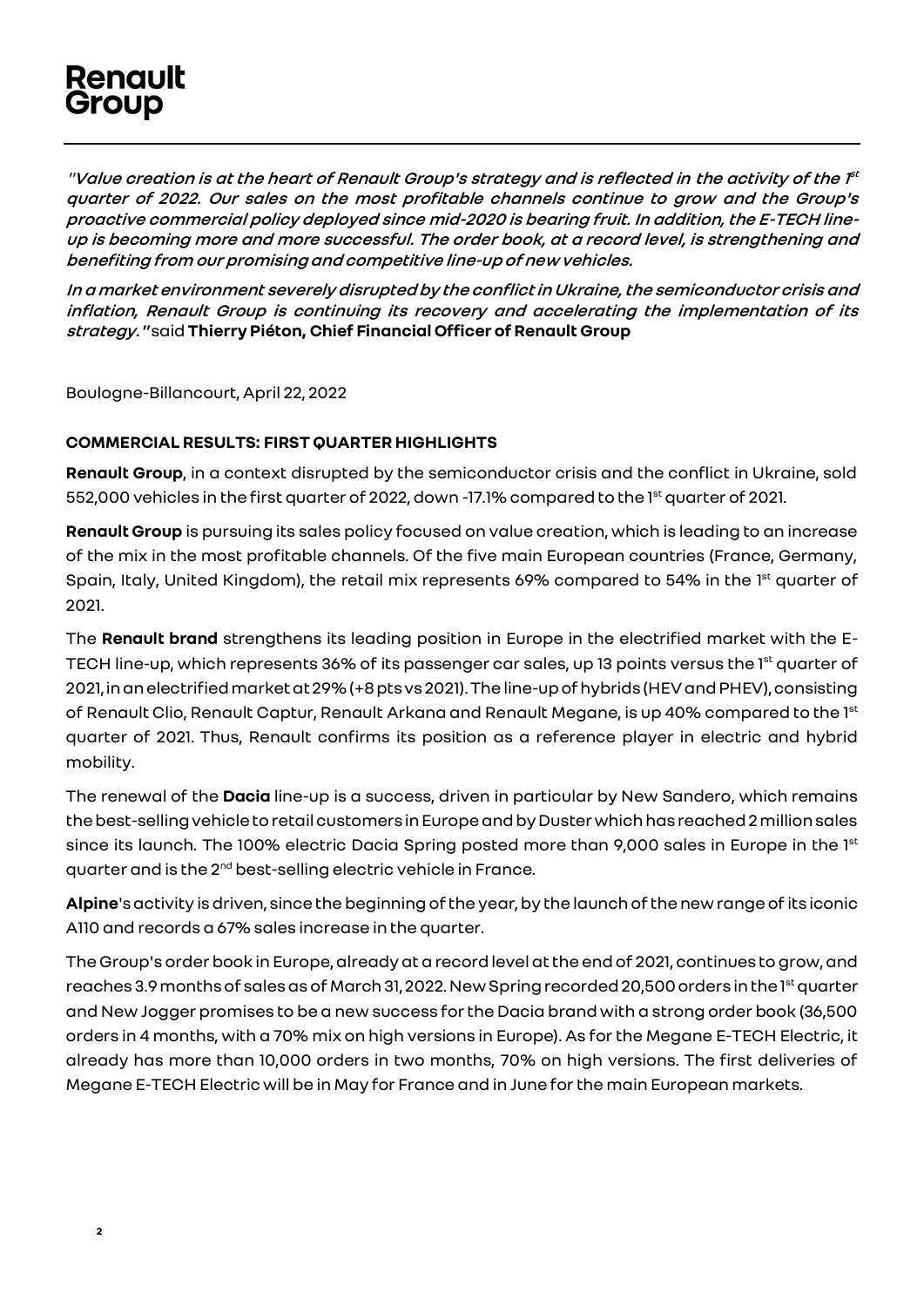### **FIRST QUARTER REVENUE**

In the 1 st quarter of 2022, the **Group's revenue** amounted to €9.7 billion, down -2.7% compared to last year. At constant scope and exchange rates $^{\rm 3}$ , the decrease was -0.7%.

**AVTOVAZand Renault Russia'srevenue**was €0.9 billion, down-15.7%over the period, as activity was strongly impacted from February, 24<sup>th</sup> by the conflict in Ukraine. AVTOVAZ's contribution amounted to €527 million, a decrease of -23.1%. Renault Russia's revenue amounted to €367 million, down only -2.1% due to destocking operations and price increases.

Excluding the activities of AVTOVAZ and Renault Russia, the **Group's revenue** was €8.9 billion, down -1.1% and **Automotive revenue** was €8.1 billion, down -1.0%. This variation is primarily due to the following:

The exchange rate effects, negative at -0.9 points, are mainly due to the devaluation of the Turkish Lira and to a lesser extent of the Argentine Peso.

The volume effect of -8.9 points is mainly explained by the decline in the automotive market in Europe related to the shortage of semiconductors, particularly affecting Renault brand's sales, Dacia being less exposed to the most affected suppliers.

The price effect, positive by +5.6 points, reflects the continuation of our policy focusing on value over volume as well as price increases to offset cost inflation and the devaluation of some currencies (Turkish Lira and Argentine Peso).

The product mix effect of +2.2 points reflects the launch of Jogger in this quarter and the success of Arkana launched in the second quarter of 2021.

The impact of sales to partners was negative by -2.8 points. It is mainly the result of the decrease in production of diesel engines and vehicles for our partners, in particular linked to the end of the Master contract for Opel and Trafic for Fiat at the end of 2021.

The "other" effect showed a positive contribution of +3.4 points, notably related to the restatement of sales with buy-back commitment, which are decreasing compared to the 1<sup>st</sup> quarter of 2021 and supported by the performance of the parts and accessories activity and Renault Retail Group.

**Mobility Services** contributed €8 million to the 1<sup>st</sup> quarter revenue.

**Sales Financing** (RCI Bank & Services) posted revenue of €737 million in the first quarter, down -2.9% compared to the first quarter of 2021, in line with average performing assets (€43.7 billion), which was

 $^3$  In order to analyze the change in consolidated revenue at constant scope and exchange rates, Renault Group recalculates revenue for the current financial year by applying the average exchange rates of the previous period and excluding significant changes in scope during the period.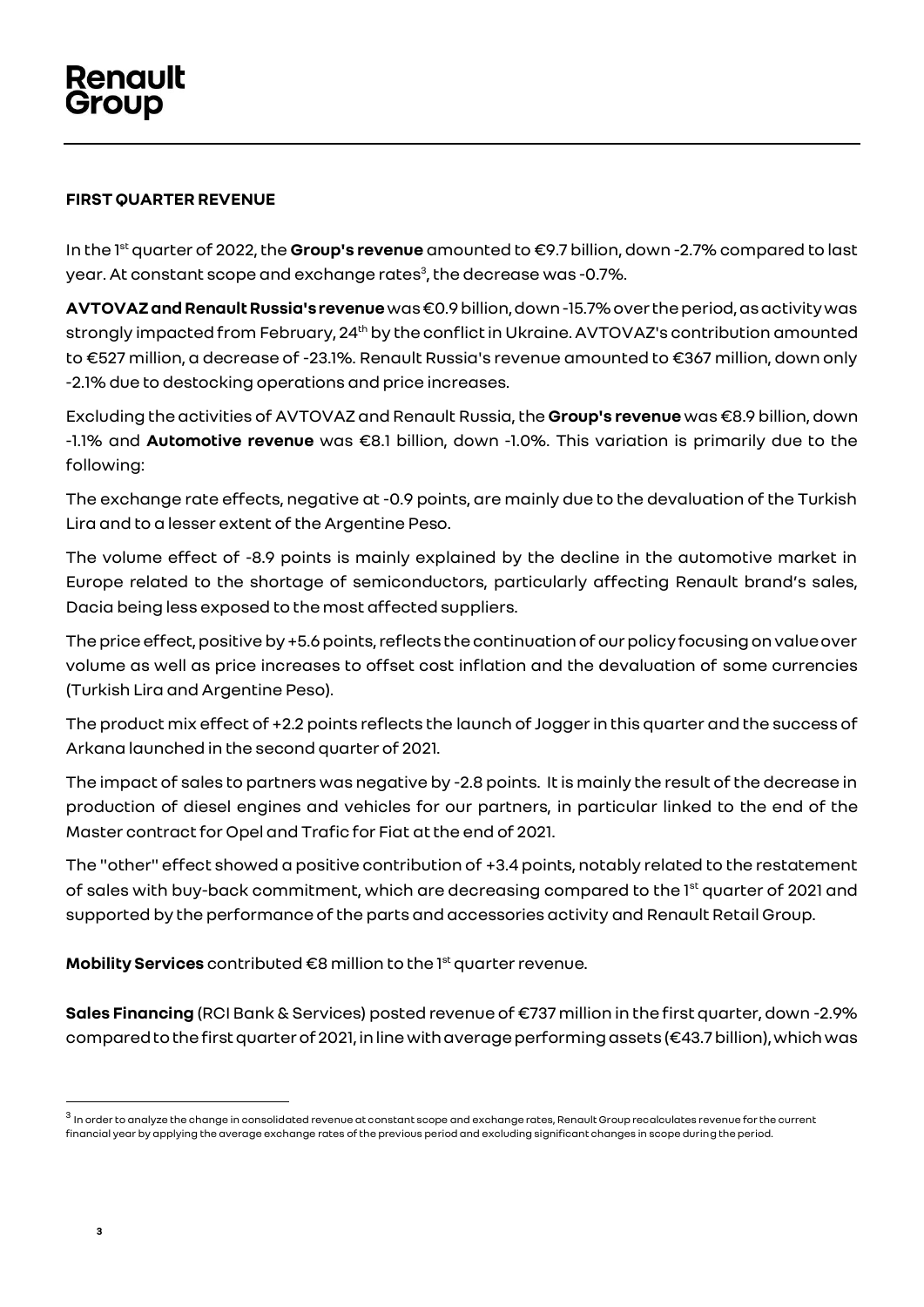# **Renault** Group

down -4.7% compared to the same period in 2021. This decrease is due to the impact of the Group's dealership inventory optimization strategy.

The retail business recorded an increase in new financing of 5.4%. The average amount financed on new contracts is increasingand partially offsets the -9.7% decrease in the number of new contracts related to the decline of Group's registrations.

As of March 31, 2022, **total inventories** (including the independent network) represent 336,000 vehicles (63 days backward sales), compared to 487,000 vehicles at the end of March 2021 and are stable compared to December 31, 2021.

### Perspectives & Strategy

On March 23, 2022, Renault Group announced:

- the suspension of the activities in its manufacturing plant in Moscow and the assessment of the available options regarding its stake in AVTOVAZ while acting responsibly towards its 45,000 employees in Russia,
- updating its financial outlook for 2022 as a result of these decisions with:
	- o a Group operating margin of around 3%;
	- o a positive automotive operationalfree cash flow.

The market environment remains impacted by the semiconductor crisis. The Group confirms a total 2022 production loss estimated at 300,000 vehicles, mainly in the 1<sup>st</sup>half of the year.

In a context of strong cost inflation, the Group is pursuing its commercial policy focused on value and strengthening its competitiveness with additional cost reduction programs.

As indicated during the presentation ofits FY 2021 results on February 18, 2022, the Group confirms to be ahead of its mid-term Renaulution objectives and is accelerating the implementation of its strategic plan.

Renault Group will present, at a Capital Market Day in the fall of 2022, an update of its financial objectives and of its strategy positioning the Group as a competitive, tech and sustainable reference player.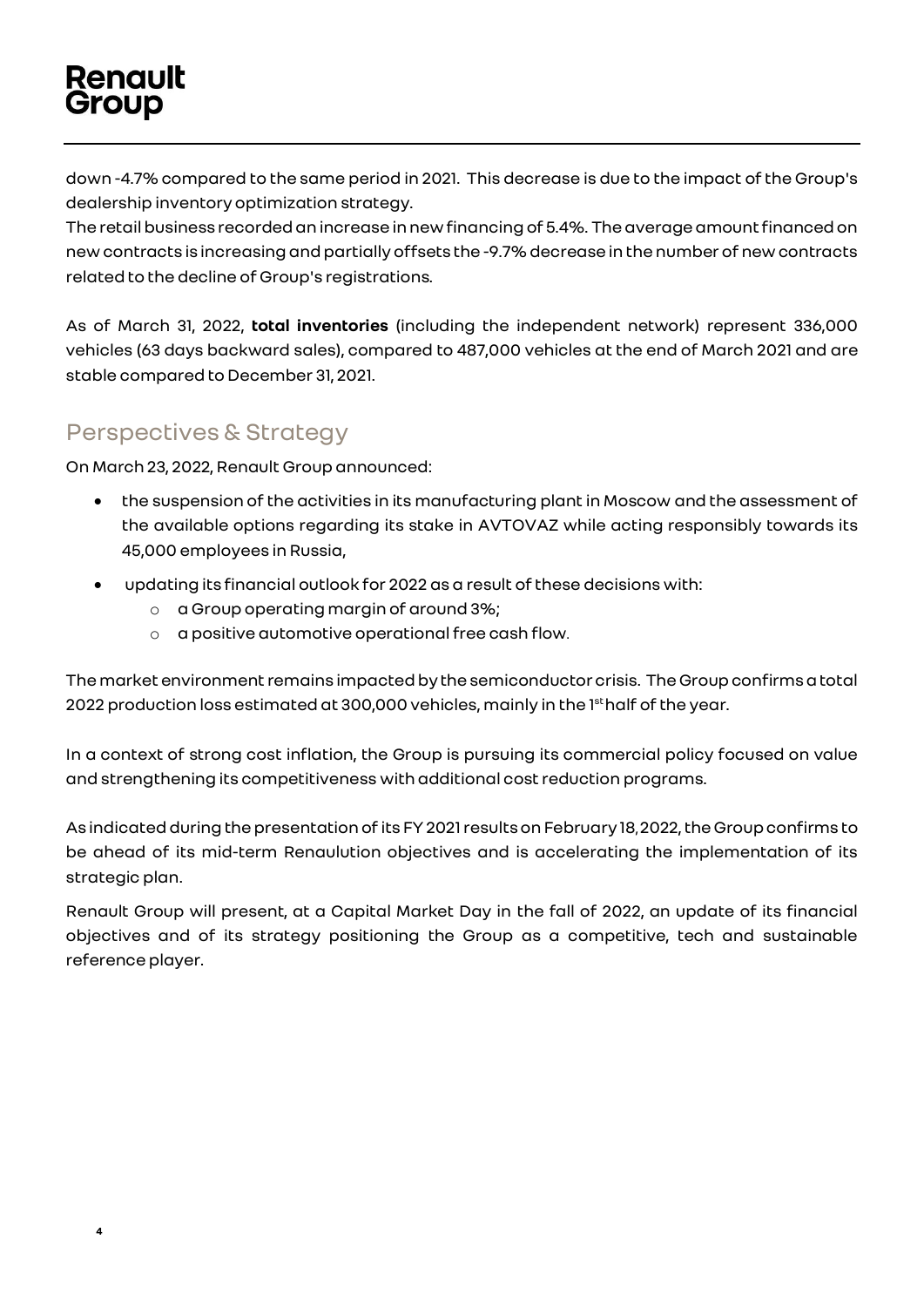## Renault Group'sconsolidated revenue

| (In million euros)           | 2021   | 2022  | Change<br>2022/2021 |
|------------------------------|--------|-------|---------------------|
| $\mathcal{F}^t$ quarter      |        |       |                     |
| Automotive excluding AVTOVAZ | 8,566  | 8,476 | $-1.1%$             |
| Of which Renault Russia      | 375    | 367   | $-2.1%$             |
| <b>AVTOVAZ</b>               | 685    | 527   | $-23.1%$            |
| Mobility services            | 5      | 8     | $+60.0%$            |
| Sales financing              | 759    | 737   | -2.9%               |
| Total                        | 10,015 | 9,748 | $-2.7%$             |

## Renault Group's top 15 markets at the end of March 2022

|                   |                                | Volumes <sup>(1)</sup> | <b>PC+LCV</b><br>market share |
|-------------------|--------------------------------|------------------------|-------------------------------|
|                   | <b>Year to Date March 2022</b> | (in units)             | (%)                           |
| 1                 | <b>FRANCE</b>                  | 104,145                | 22.8                          |
| $\overline{c}$    | <b>RUSSIA</b>                  | 75,104                 | 27.1                          |
| 3                 | <b>ITALY</b>                   | 38,918                 | 9.9                           |
| 4                 | <b>GERMANY</b>                 | 37,382                 | 5.5                           |
| 5                 | <b>TURKEY</b>                  | 29,648                 | 19.5                          |
| 6                 | <b>BRAZIL</b>                  | 26,048                 | 7.0                           |
| 7                 | <b>INDIA</b>                   | 23,205                 | 2.2                           |
| 8                 | <b>MOROCCO</b>                 | 16,502                 | 39.9                          |
| 9                 | SPAIN + CANARY ISLANDS         | 16,179                 | 8.5                           |
| 10                | <b>UNITED KINGDOM</b>          | 15,835                 | 3.2                           |
| 11                | <b>BELGIUM + LUXEMBOURG</b>    | 13,749                 | 10.4                          |
| $12 \overline{ }$ | SOUTH KOREA                    | 12,659                 | 3.5                           |
| 13                | <b>POLAND</b>                  | 12,587                 | 10.7 <sub>2</sub>             |
| 14                | <b>ARGENTINA</b>               | 10,218                 | 10.2 <sub>1</sub>             |
| 15                | <b>COLOMBIA</b>                | 10,031                 | 19.4                          |

(1) Sales excluding Twizy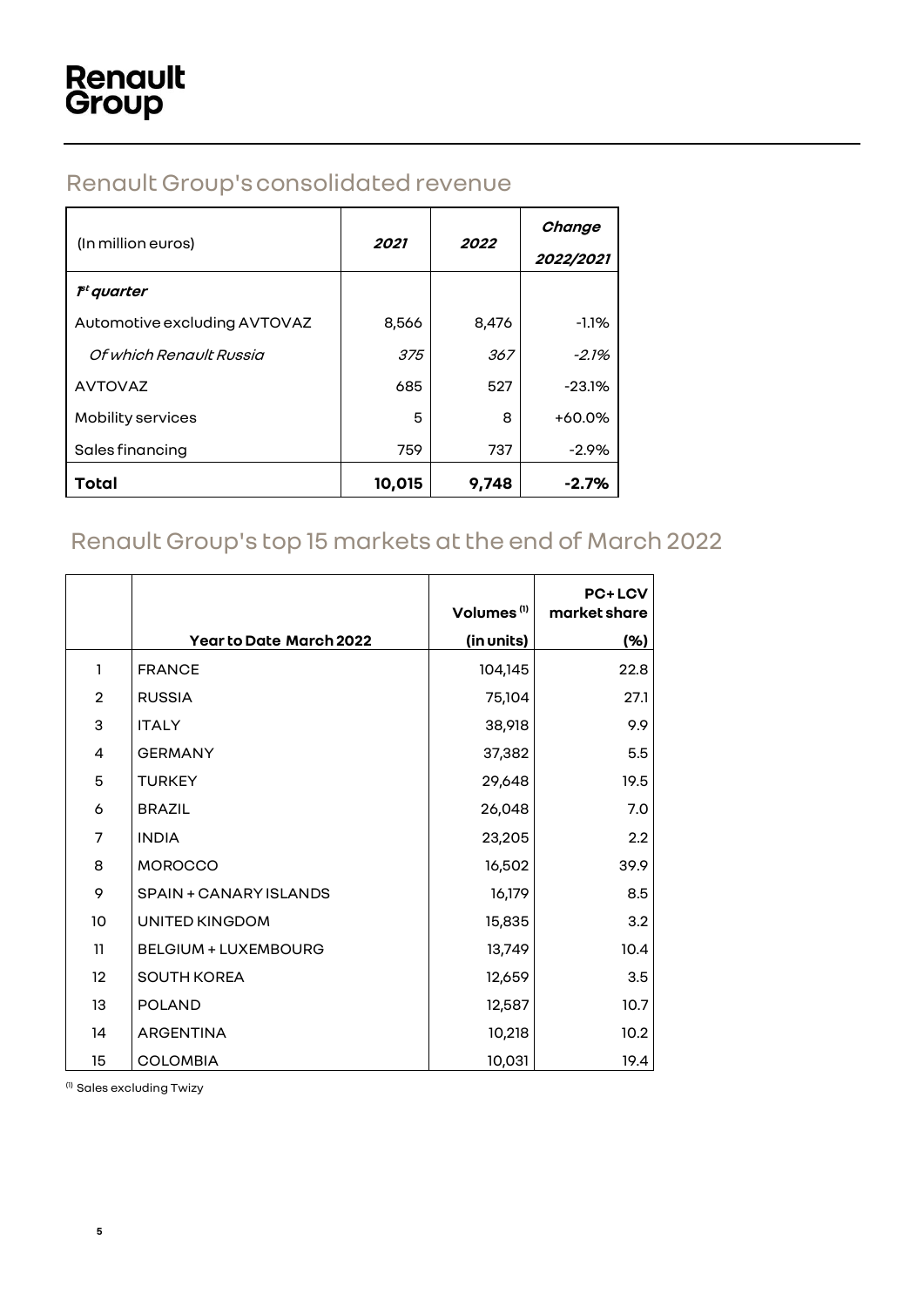# Total Renault Group PC + LCV sales by brand

|                                | 1 <sup>st</sup> quarter |         |             |
|--------------------------------|-------------------------|---------|-------------|
|                                | 2021                    | 2022    | Change<br>% |
| <b>RENAULT</b>                 |                         |         |             |
| PC                             | 337,661                 | 279,185 | $-17.3$     |
| LCV                            | 96,485                  | 69,547  | $-27.9$     |
| PC+LCV*                        | 434,146                 | 348,732 | $-19.7$     |
| Of which Renault Russia        | 30,364                  | 22,392  | $-26.3$     |
| <b>RENAULT KOREA MOTORS</b>    |                         |         |             |
| PC                             | 12,227                  | 12,032  | $-1.6$      |
| <b>DACIA</b>                   |                         |         |             |
| PC                             | 109,837                 | 126,443 | 15.1        |
| LCV                            | 11,055                  | 1,472   | $-86.7$     |
| <b>PC+LCV</b>                  | 120,892                 | 127,915 | 5.8         |
| <b>LADA</b>                    |                         |         |             |
| PC                             | 88,381                  | 57,832  | $-34.6$     |
| LCV                            | 2,268                   | 2,776   | 22.4        |
| PC+LCV                         | 90,649                  | 60,608  | $-33.1$     |
| <b>ALPINE</b>                  |                         |         |             |
| PC                             | 424                     | 709     | 67.2        |
| <b>JINBEI&amp;HUASONG</b>      |                         |         |             |
| PC                             | 22                      |         | $-100.0$    |
| LCV                            | 6,407                   |         | $-100.0$    |
| PC+LCV                         | 6,429                   |         | $-100.0$    |
| <b>EVEASY</b>                  |                         |         |             |
| PC                             | 479                     | 1,737   | 262.6       |
| <b>RENAULT GROUP</b>           |                         |         |             |
| PC                             | 549,031                 | 477,938 | $-12.9$     |
| LCV                            | 116,215                 | 73,795  | $-36.5$     |
| <b>PC+LCV</b>                  | 665,246                 | 551,733 | $-17.1$     |
| Of which Renault Russia + LADA | 121,013                 | 83,000  | $-31.4$     |